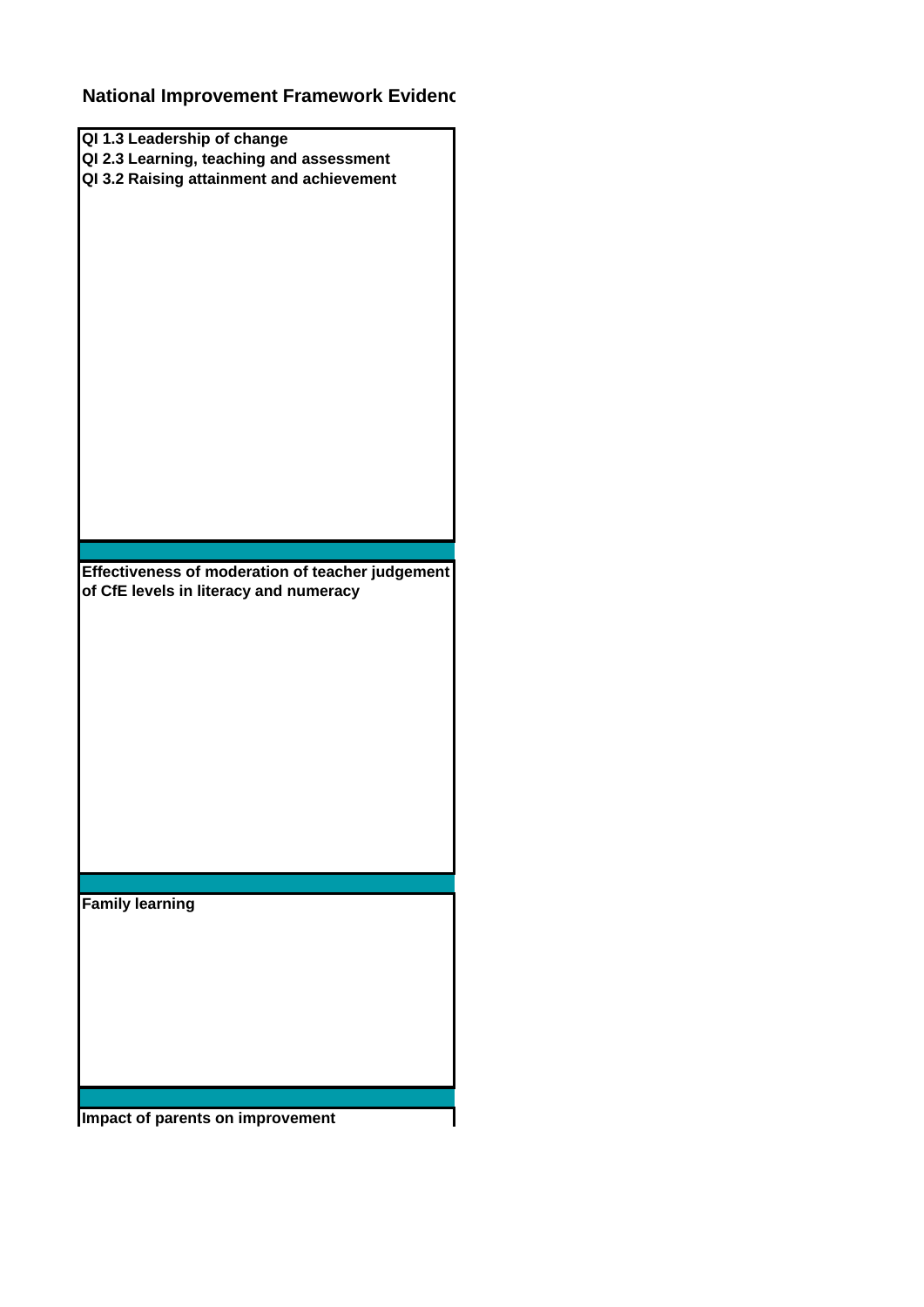**School improvement planning is done in collaboration with teachers and parents**

**School Improvement plans reflect the national priorities as set out in the NIF**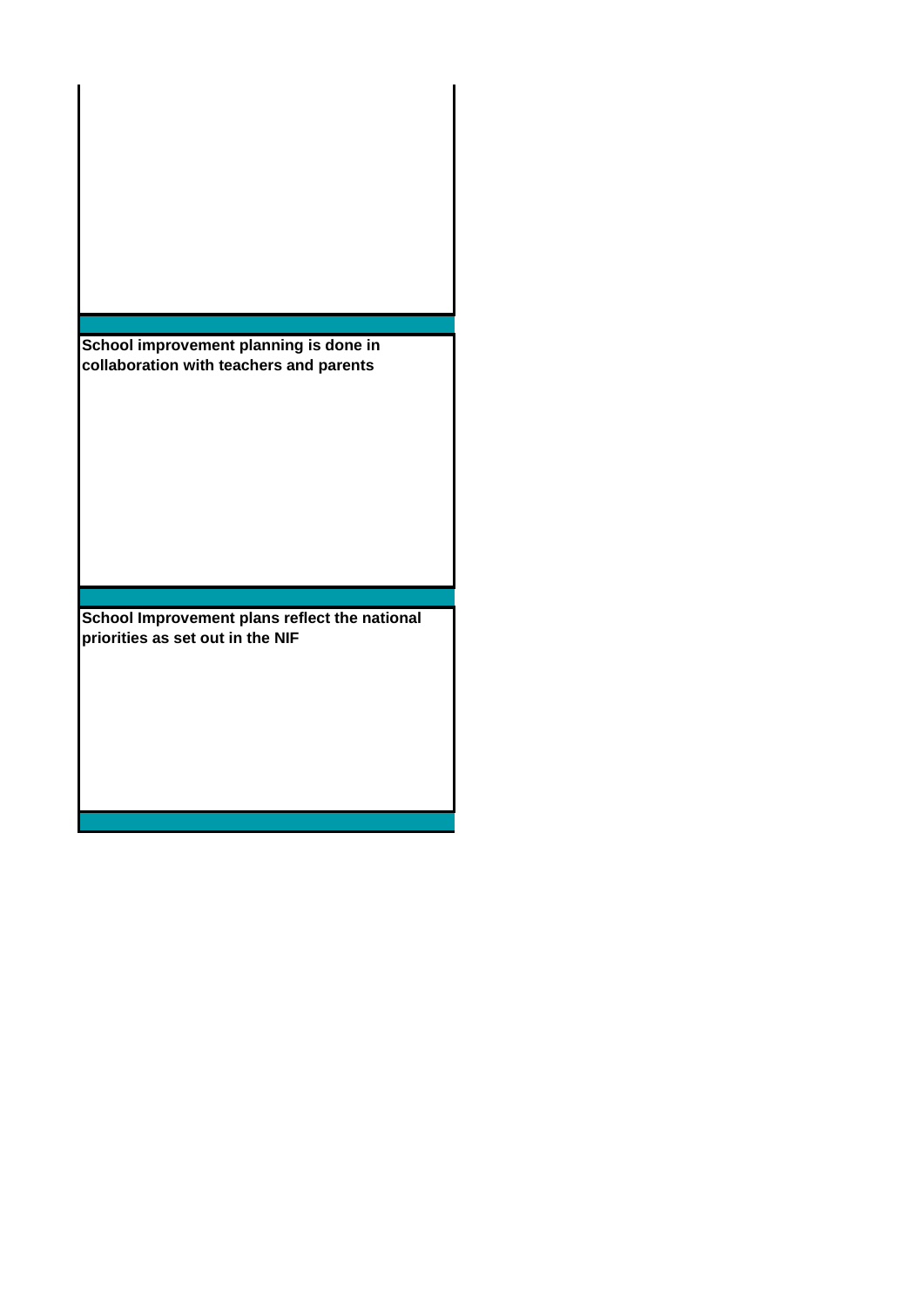## **Progress with the priorities set out in the NIF**

• Improvement in attainment, particularly in literacy and numeracy

• Closing the attainment gap between the most and least disadvantaged children

• Improvements in children and young people's health and wellbeing

• Improvement in employability skills and sustained, positive school-leaver destinations for all young people

**Practitioners have a common understanding of expectations in literacy and numeracy across all curriculum areas**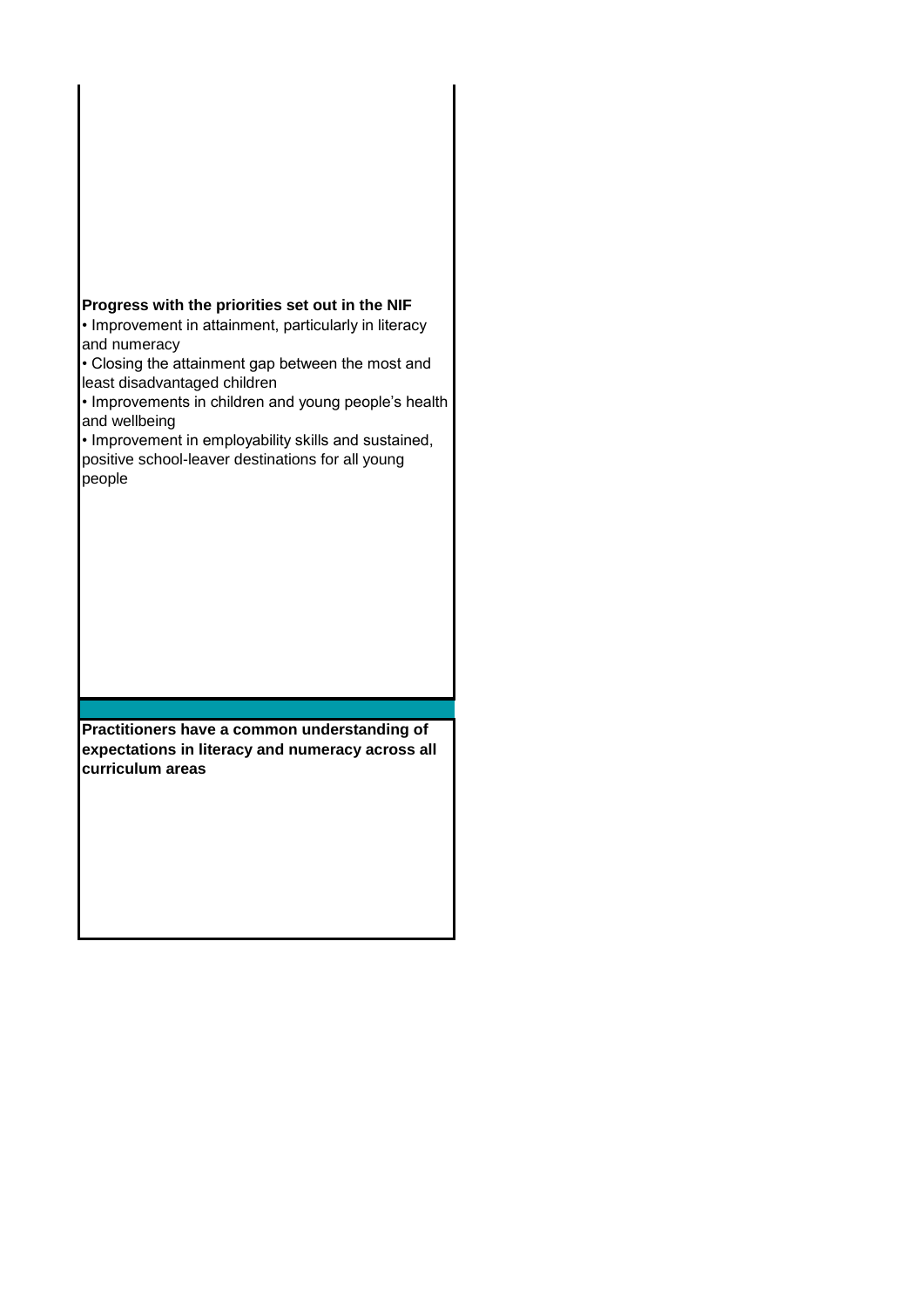## **National Improvement Framework Evidence - Qualitative Feedback**

and families at each meeting.

Leadership in a few primary schools is very good as evidenced in school inspections, although overall leadership of change continues to be variable across all schools.The majority of schools would be deemed satisfactory with the capacity to support and improve increasing. Where schools have embraced the empowerment agenda, headteachers and other senior leaders are building capacity in leadership at all levels across the school which is impacting positively in improvements over time. Almost all schools have a clear vision and values, setting the direction for improvement. An increasing number are developed in partnership and is growing through a sound understanding of local intelligence and data. The majority of schools have created an ethos and culture of change and improvement with school improvement priorities forming a clear improvement pathway. An increasing no of staff are contributing to the improvement agenda with a few examples of effective practice where parents, pupils and partners are also involved. In the most effective schools, improvements are clearly evidenced through improved outcomes for learners. Learning, teaching and assessment is satisfactory and improving across schools. Positive relationships exist in almost all schools in Moray with an increasing amount of schools embracing a rights based approach. Almost all children are wellbehaved and engaged in their learning. In a few schools there are examples of effective practice where learners are highly challenged and experience learning well matched to their needs. The quality of learning intentions and success crteria is improving although this could be improved further. Benefits would be gained in the majority of schools of an increased focus on pedagogy and improving the consistency of teaching. The sustained focus on moderation has ensured that assessment is increasingly integral to planning. Assessment approaches are variable and assessment evidence is wide ranging and the resulting teacher professional judgement is increasingly reliable. Moderation across ASGs and curriculum groups is increasing and as a result there is an improving trend in attainment in the BGE. Attainment across some key measures in the senior

Overall good progress continues to be made in developing teacher confidence across the authority in their teacher professional judgment. There is a clear moderation strategy (revised for session 2019/2020) and shared expectations for all schools in terms of making judgements of CfE levels. Over the last four sessions, a QIO has led on this, working in collaboration with central and school practitioners in order to provide schools with a range of guidance, support and events. There is a continued commitment to QAMSOs with almost all Associated Schools' Groups having access to at least one QAMSO to support learning and building capacity. Secondary subject groups have been replaced with Curricular groupings and four meetings per year have been used to develop staff's understanding of CfE levels, particularly in the responsibility of all in literacy and numeracy and understanding of assessment approaches. In addition to this, in-service days across this session were planned to include moderation activities to further enhance our shared understanding of expectations and standards across the authority. This has resulted in almost all staff being aware of national expectations, having completed exercises in line with national training materials and ongoing engagement with benchmarks. There continues to be a clear expectation that moderation activity should continue to happen within and across schools, Associated Schools Groups as well as across Moray, evident through SIPs and Working Time Agreements. Practice in moderation is developing and there are examples where confidence in CfE teacher professional judgement has developed. Overall, we have increasing confidence in the reliability of

phase is improving although a continued focus is required across the authority to improve further including the

SIPs and PEF Action Plans continue to evidence school focus on Family Learning initiatives linked with other key National and local priorities. There are some examples of very good practice where schools and partners universally consult with and support families and routinely share learning using a range of events, home learning supports and initiatives to engage families and share strategies for learning together. Schools evidence their approaches, the majority using Social Media, Newsletters, Websites and events to showcase the impact of family learning. School self-evaluation reports positive impact of these family learning opportunities, including rights based focus and strengthened home-school links which are improving outcomes for learners. Schools continue to look for creative approaches to further engage families, including those hard to reach families and those affected by poverty related factors. This includes specific family learning targets as evidenced through the Child Planning process which is reviewed for progress and measures impact for children

our data and we will continue with planned work in this area. This was confirmed through discussion with a set

Our schools work in partnership with parents to shape priorities, contributing to self-evaluation activities for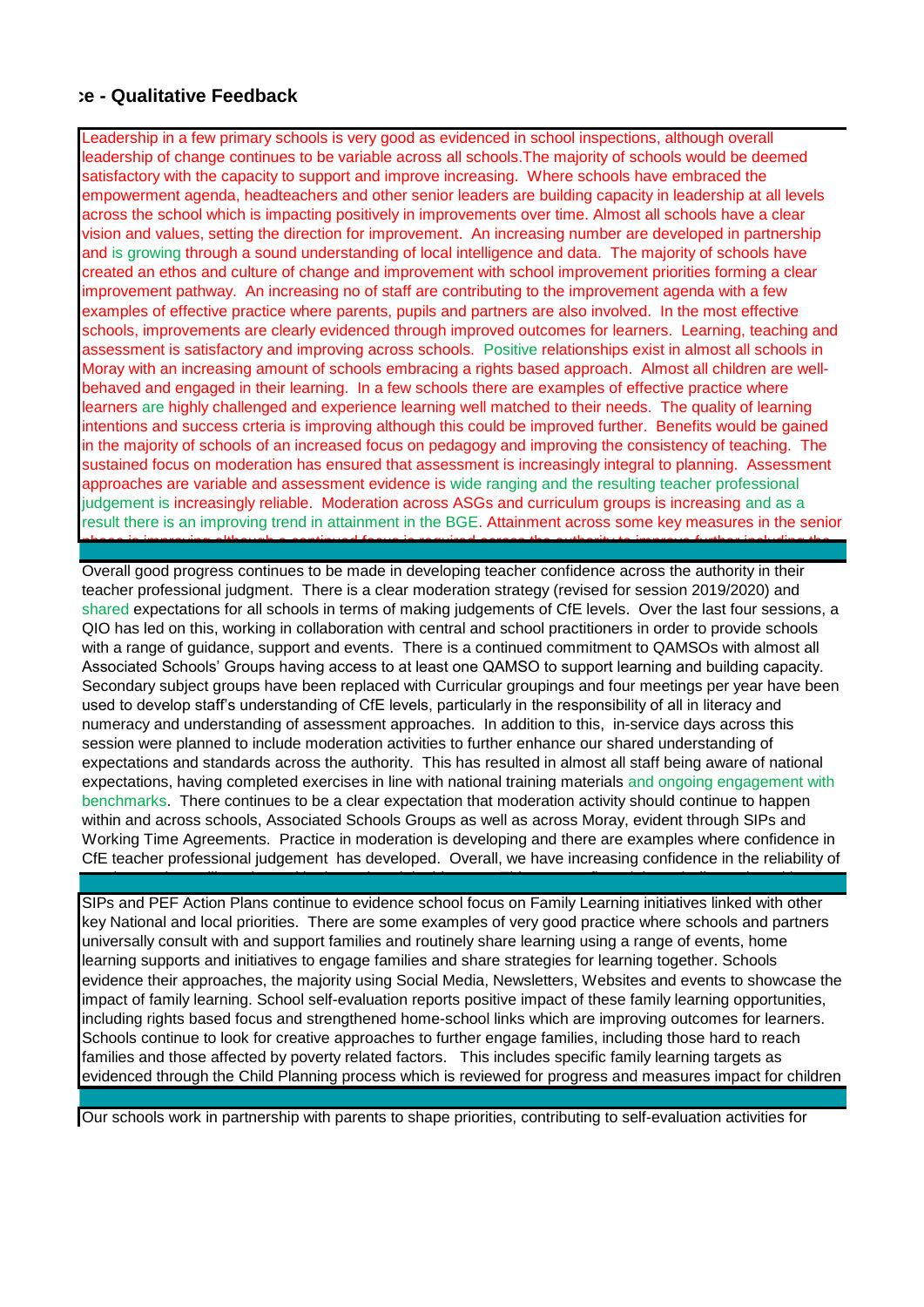school improvement. Parental views are sought through a variety of forums including Parent Council, Parent Partnerships and through emerging examples of parent participation on school Working Groups. In wider Moray, parents are also an integral part of recruitment panels for promoted posts in Primary and Secondary Schools (Depute Head Teacher and Head Teacher appointments). The Moray Parent Forum is used to keep parent council office bearers up to date with national priorities and local plans to improve educational experience and meet children's needs. A biannual parental survey was completed last year, providing information on parental views. Many of our parents are employers and our Moray workforce, contributing to wider Careers Education and DYW related initiatives in our schools including work-related learning and interactions. Cognisance is being taken of work in our Early Years' strategic group so that any Education strategy ties in with the wider Community partnership plans. Relationships with parents and families are strong across our Moray schools where relational based approaches are commonplace. A strategy is currently in place where it has been identified that this now requires review in partnership with wider stakeholders.

In formulating School Improvement Plans, support of key stakeholders is sought across our schools including teachers and parents, using self-evaluation evidence gathered as a basis. There are a growing number of schools who are developing collaboration in improvement planning with pupils, staff and parents in development of pupil and parent versions of School Improvement Plans, with shared responsibility for achievement of key outcomes. Schools are focused in on wellbeing, equality and inclusion for all in Moray. In all schools, time is set aside at meetings to discuss, agree and action school priorities and take forward improvements. In line with local priorities and in taking forward learning from Head Teacher meetings and Professional Learning events, Head Teachers are empowered to develop and embrace the culture of leadership at all levels using resources and strategies provided. Schools continue to refresh their vision and values on an ongoing basis, ensuring they reflect their communities and local contexts. In collaboration with pupils, teachers, parents and wider partners, most of our schools have developed their curriculum and curriculum rationale, embracing the four contexts for learning. All staff are clear on school strengths and areas for improvement, support by authority processes including 'Schools for the Future' visits, QIO support and

 All schools have been given clear guidance on national and local priorities. School Improvement Plans in turn reflect these priorities. All schools have plans reflective of this guidance and are clearly linked to the NIF drivers, raising attainment and closing the equity gap. Quality Improvement Officers provide ongoing support and challenge to schools to improve the quality of plans and to ensure that they have appropriate purpose, providing feedback on key documentation. A few schools review their plans after authority visits or postinspection activity. Revised guidance for School Improvement Planning and self-evaluation have been produced centrally and issued to schools in order to further support improvement. School Improvement Plans reflect the local authority Schools and Curriculum Development Strategic Plan, which was developed in line with National Priorities. Head Teacher meetings focus on our Strategic Plan, ensuring all schools embrace relevant National Priorities and key learning relating to key National Priorities is offered locally. Schools work collegiately and in collaboration with a range of central and support services to ensuring National Priorities

challenge visits and wider self-evaluation activities supporting improvement.